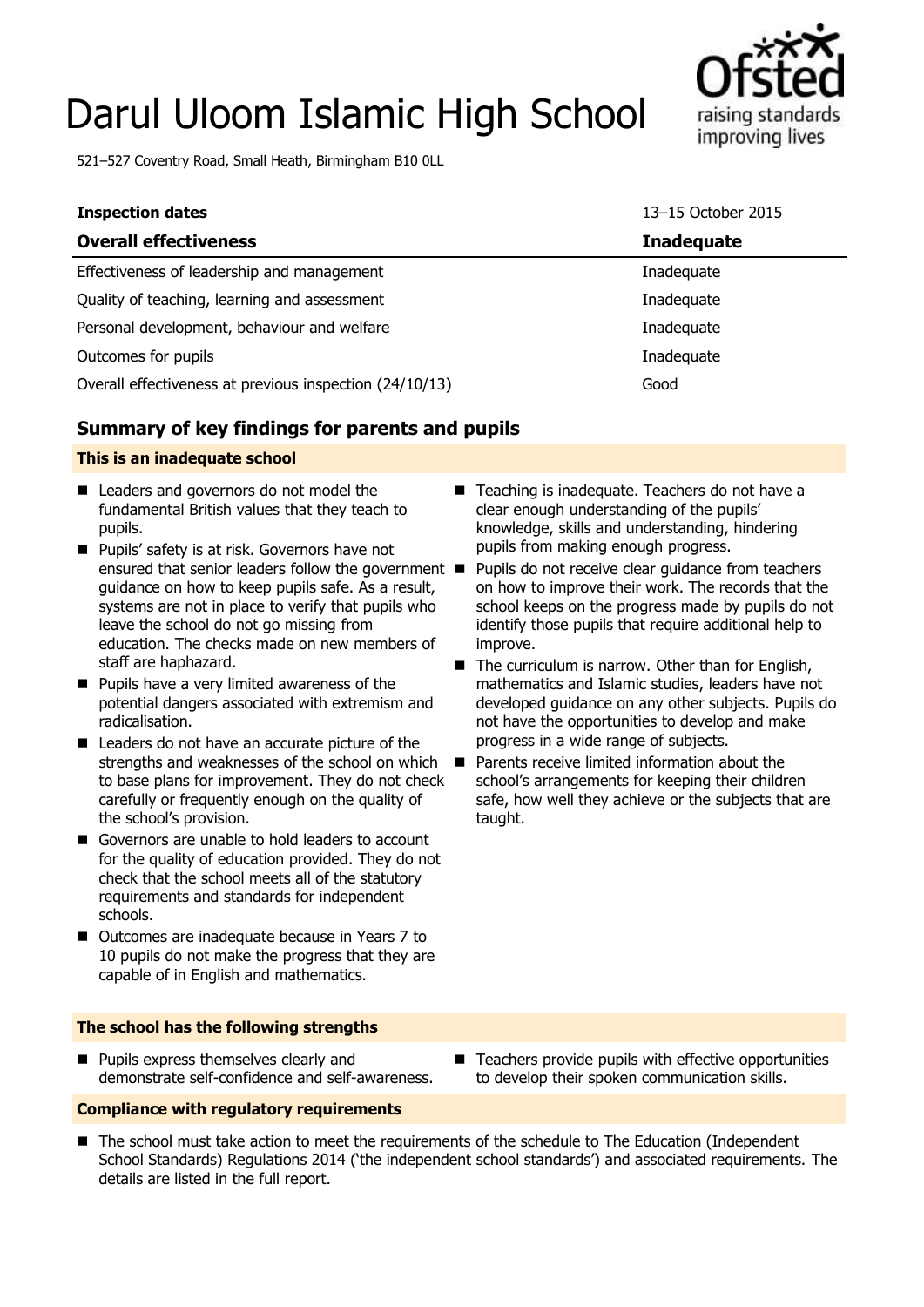

## **Full report**

#### **What does the school need to do to improve further?**

- Take urgent action to rectify the weaknesses in safeguarding and actively promote pupils' welfare through:
	- $\equiv$ ensuring that safeguarding policies and procedures follow the latest government guidance, and meet statutory requirements and the independent school standards
	- publishing an up-to-date safeguarding policy on the school's website
	- ensuring that admissions and attendance registers are kept in accordance with the requirements of the independent school standards and that rigorous steps are taken to establish the whereabouts of pupils who are missing from education
	- ensuring that when staff are appointed to the school all of the required checks are made and recorded accurately
	- ensuring that the premises are maintained to a safe standard by the implementation of effective health and safety policies.
- **IMPROVE the leadership and management of the school by:** 
	- ensuring that all statutory requirements are met, including those related to safeguarding, and that school policies are implemented, monitored and reviewed
	- ensuring that senior leaders and governors practise the fundamental British values that they teach to pupils
	- governors and senior leaders modelling values of respect and tolerance so that all governors and leaders can participate fully as equals in meetings
	- increasing the checks that leaders make on the quality of teaching and progress made by pupils, and ensuring that leaders use the information from these checks to put in place prompt actions to bring about improvement
	- providing pupils with a broad and balanced curriculum covering technological, physical, human and social, and aesthetic and creative aspects of learning
	- collecting assessment information on pupils in a systematic way, using this information to identify pupils that are falling behind and providing focused support to help them catch up
	- ensuring that governors are provided with accurate information about all aspects of the provision  $\equiv$ made for pupils, and the progress that it leads to, so that governors have an accurate view of the strengths and weaknesses of the school.
- **IM** Improve the quality of teaching, learning and assessment, and as a result ensure that pupils in all year groups make better progress by:
	- teachers using schemes of work (expectations of what pupils should learn in all subjects) to plan a. learning activities that meet the needs of pupils of all ages and abilities
	- pupils receiving and acting on accurate and timely feedback from their teachers on how well they are doing and what they can do to improve their work
	- teachers providing more opportunities for pupils to write at length in English lessons and other subjects, and giving more attention to improving pupils' punctuation, grammar and spelling skills
	- pupils using and applying their mathematical learning through activities that develop their reasoning and understanding of mathematical concepts
	- pupils having access to good quality resources to support their learning in all curriculum subjects.
- The school must meet the following independent school standards:
	- Ensure that a written policy on the curriculum, supported by appropriate plans and schemes of work,  $\equiv$ is implemented effectively (paragraph 2(1), 2(1)(a)).
	- Ensure that the written policy, plans and schemes of work take into account the ages, aptitudes and  $\frac{1}{2}$ needs of all pupils, including those with an education, health and care plan (EHC) and do not undermine fundamental British values (paragraph 2(1), 2(1)(b)(i) and 2(1)(b)(ii)).
	- Ensure that pupils gain experience in technological, physical, human and social, and aesthetic and creative aspects of learning, as well as linguistic, mathematical, scientific and Islamic studies (paragraph 2(2), 2(2)(a)).
	- Ensure that pupils acquire speaking, listening, literacy and numeracy skills (paragraph 2(2), 2(2)(b)). $\sim$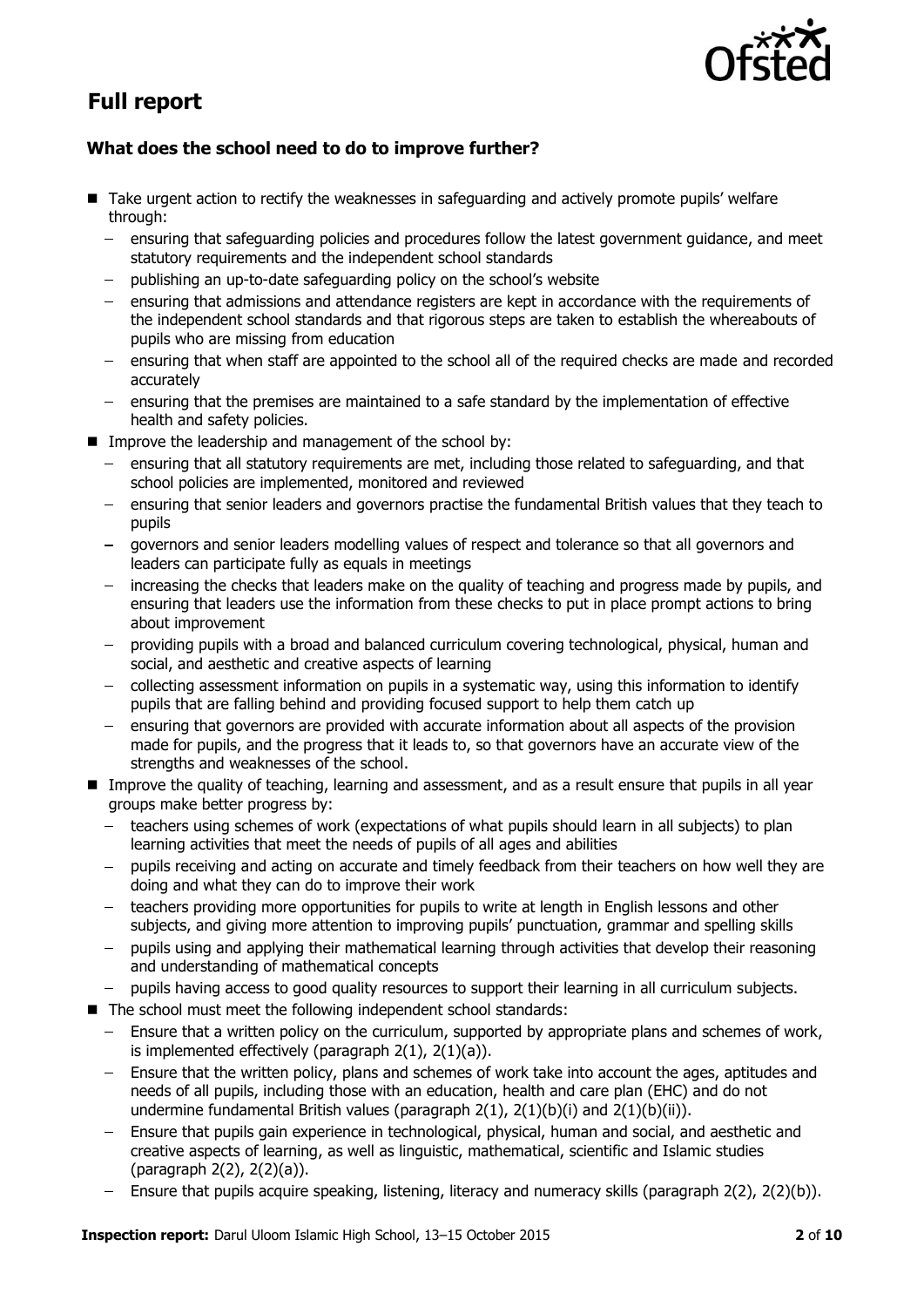

- Ensure that pupils have access to accurate, up-to-date careers guidance that is presented in an impartial manner, enables them to make informed choices about a broad range of career options, and helps to encourage them to fulfil their potential (paragraph 2(2), 2(2)(e)(i), (2(2)(e)(ii) and (2(2)(e)(iii)).
- Ensure that all pupils have the opportunity to learn and make progress and receive effective preparation for the opportunities, responsibilities and experiences of life in British society (paragraph 2(2), 2(2)(h) and 2(2)(i)).
- Ensure that teaching enables all pupils to acquire new knowledge and make good progress according to their ability so that they increase their understanding and develop their skills in the subjects taught (paragraph 3, 3(a)).
- Ensure that teaching fosters in pupils self-motivation, the application of intellectual, physical and creative effort, interest in their work and the ability to think and learn for themselves (paragraph 3, 3(b)).
- Ensure that teaching involves well-planned lessons and effective teaching methods, activities and management of class time (paragraph 3, 3(c))
- Ensure that teaching shows a good understanding of the aptitudes, needs and prior attainments of the pupils, and ensures that these are taken into account in the planning of lessons (paragraph 3, 3(d)).
- Ensure that teaching demonstrates good knowledge and understanding of the subject matter being  $\sim$ taught and utilises effectively classroom resources of a good quality, quantity and range (paragraph 3, 3(e) and 3(f)).
- Ensure that a framework is in place to assess pupils' work regularly and thoroughly and use  $\sim$ information from that assessment to plan teaching so that pupils can progress (paragraph 3, 3(g)).
- Ensure that teaching does not undermine the fundamental British values of democracy, the rule of law, individual liberty and mutual respect and tolerance of those with different faiths and beliefs (paragraph 3, 3(i))
- Ensure that the spiritual, moral, social and cultural development of pupils actively promotes the fundamental British values of democracy, the rule of law, individual liberty and mutual respect and tolerance of those with different faiths and beliefs (paragraph 5, 5(a)).
- $\equiv$ Ensure that arrangements are made to safeguard and promote the welfare of pupils at the school and that such arrangements have regard to any guidance issued by the Secretary of State (paragraph 7, 7(a) and 7(b)).
- Ensure that the relevant health and safety laws are complied with by the drawing up and effective implementation of a written health and safety policy (paragraph 11).
- Ensure that an admission and attendance register is maintained in accordance with the Education (Pupil Registration) (England) Regulations 2006 (paragraph 15).
- Ensure that the welfare of pupils at the school is safeguarded and promoted by the drawing up and effective implementation of a written risk assessment policy and appropriate action is taken to reduce risks that are identified (paragraph 16, 16(a) and 16(b)).
- Ensure the proprietor carries out appropriate checks to confirm in respect of each member of staff  $\equiv$ appointed to work at the school, such person's medical fitness and, where appropriate, the person's qualifications (paragraph 18(2), 18(2)(c), 18(2)(c)(ii), 18(2)(c)(iv) and 18(3)).
- Ensure the checks on relevant staff members' qualifications are recorded in the single central register (paragraph 21(1), 21(3), 21(3)(a)(iv)).
- Ensure that for each member of a body of persons named as the proprietor checks are made, including an enhanced criminal record check, confirmation of identity and right to work in the United Kingdom, and, by reason of the person living or having lived outside the United Kingdom, such further checks as the Chair of the school considers appropriate, having regard to any guidance issued by the Secretary of State, and ensure that the date the checks were made and the date on which the resulting certificate was obtained are recorded in the single central register (paragraph 21(1), 21(6), 21(7), 21(7)(a) and 21(7)(b)).
- Ensure that suitable changing accommodation and showers are provided for pupils aged 11 years or over at the start of the school year who receive physical education (paragraph 23(1), 23(1)(c)).
- Ensure that the school premises and the accommodation and facilities provided therein are maintained to a standard such that, so far as is reasonably practicable, the health, safety and welfare of pupils are ensured (paragraph 25).
- Ensure that the lighting in each room or other internal space is suitable, having regard to the nature of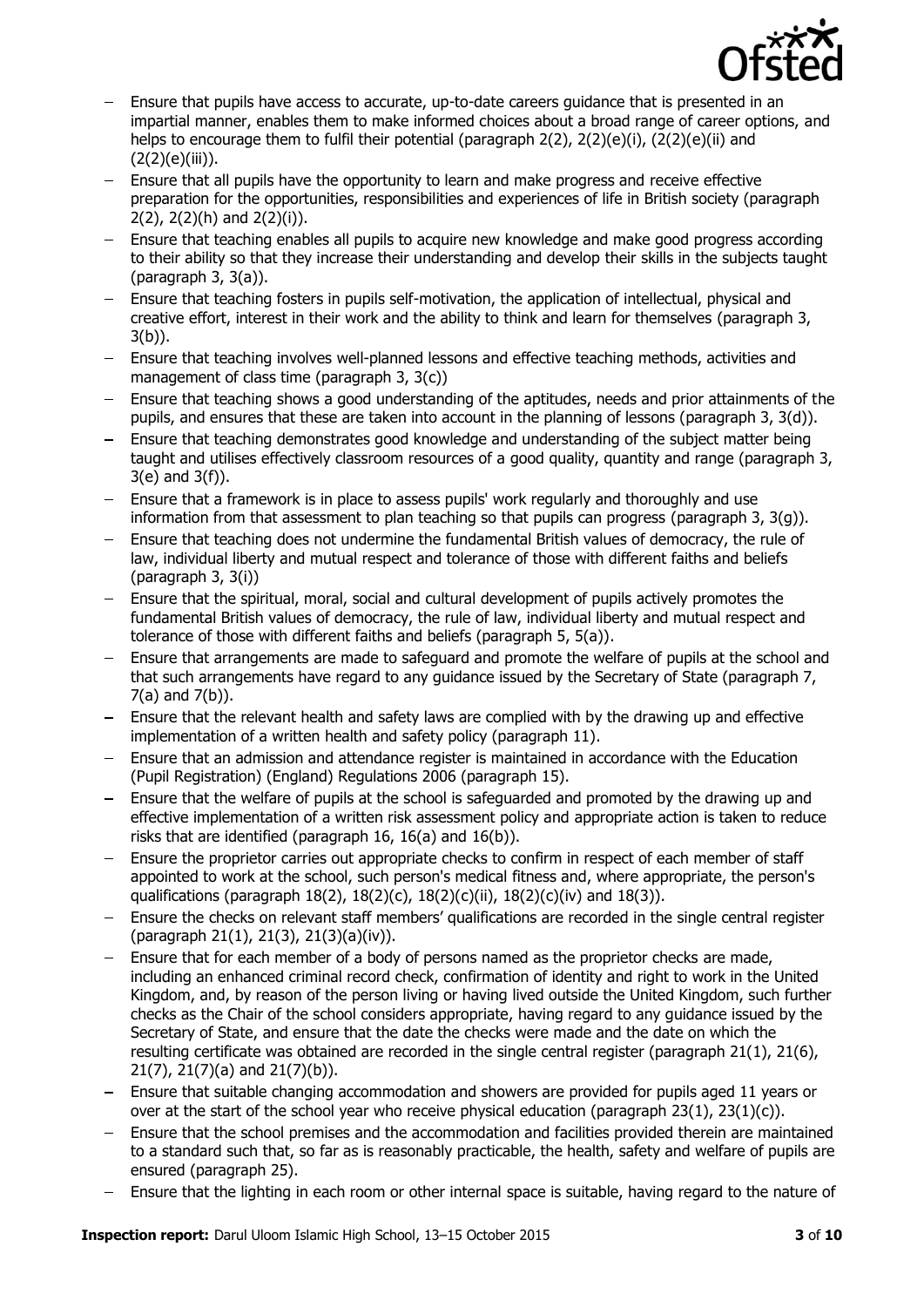

the activities that normally take place therein (paragraph 27, 27(a)).

- Ensure that the name of the headteacher, contact details of the proprietor during school holidays, and  $\equiv$ the name, address and contact details of the Chair of the Governing Body are made available to parents of pupils and parents of prospective pupils (paragraph 32(1), 32(1)(a)).
- Ensure that the policy on misbehaviour and exclusions, and information about the academic performance of pupils, are made available to parents of pupils and parents of prospective pupils (paragraph 32(1), 32(1)(b)).
- Ensure that any information reasonably requested in connection with an inspection under section 109  $\equiv$ of the Education and Skills Act 2008, which is required for the purposes of the inspection, is provided to the body conducting the inspection (paragraph  $32(1)$ ,  $32(1)(q)$ ).
- The proprietor must make sure that leadership and management demonstrate good skills and knowledge appropriate to their role, so that the independent school standards are met consistently (paragraph 34(1), 34(1)(a)).
- The proprietor must ensure that leaders and managers fulfil their responsibilities effectively, so that the independent school standards are met consistently (paragraph 34(1), 34(1)(b)).
- The proprietor must ensure that leaders and managers actively promote the well-being of pupils (paragraph 34(1), 34(1)(c)).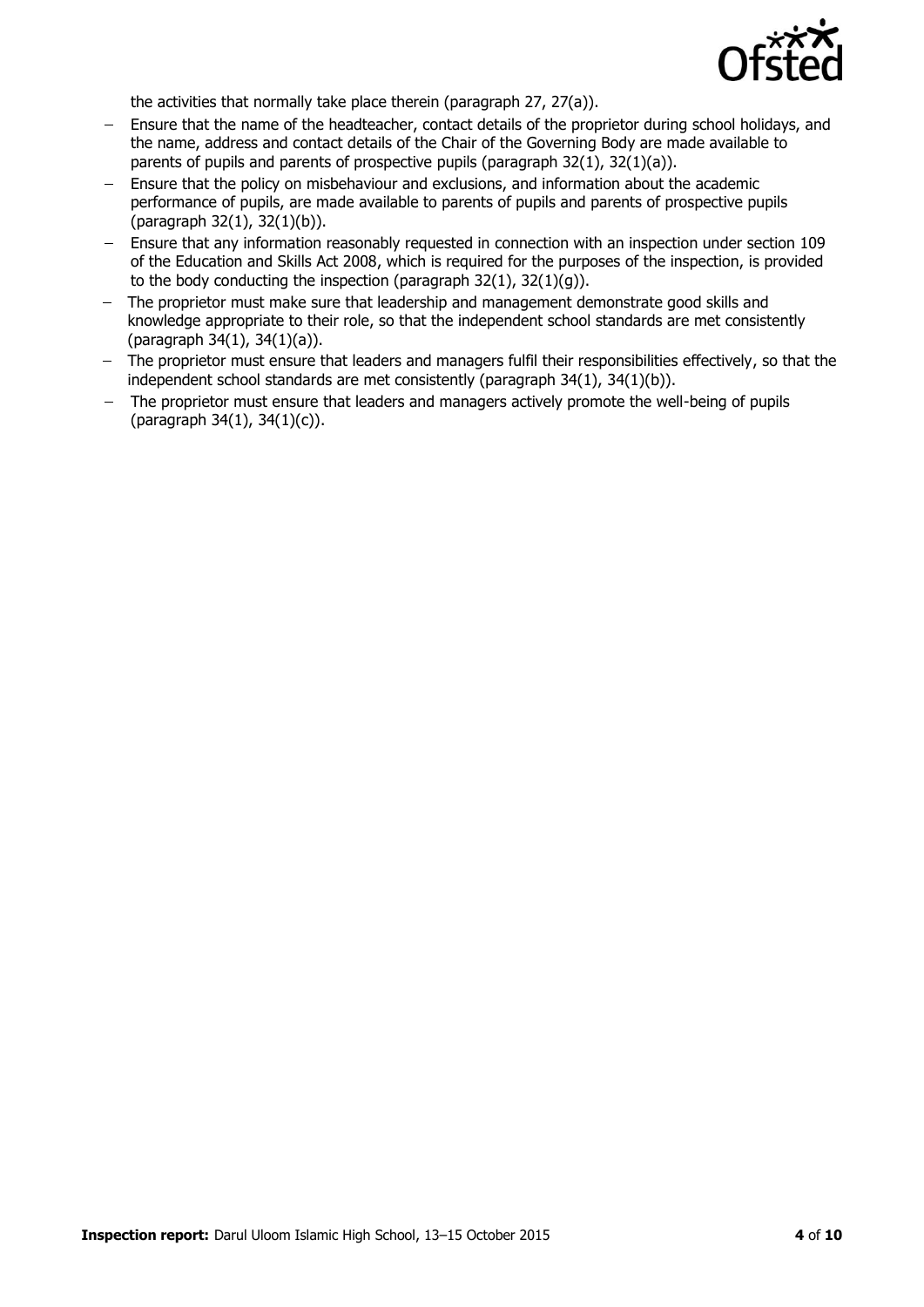#### **Inspection judgements**

#### **Effectiveness of leadership and management is inadequate**

- School leaders and governors have not made sure that pupils are safe and secure or that teaching is of a sufficiently high quality to enable pupils to make the progress of which they are capable. Consequently, safeguarding is ineffective, outcomes for pupils are inadequate and a significant number of the independent school standards are not met.
- **E** Leaders have not ensured that pupils have a secure awareness of the potential dangers associated with extremism and radicalisation. Pupils were unable to express how they might protect themselves from such risks.
- Leaders do not have an accurate view of the strengths of the school or those aspects that need to be improved. This is because leaders do not check carefully enough on the quality of teaching and the progress made by pupils. As a result, leaders are not able to articulate what the priorities are to improve the school. Leaders were unable to provide inspectors with key items of information requested, such as the destination information on pupils who had left the school, and several statutory policies, for example, risk assessment.
- The acting headteacher has provided some accurate and helpful guidance to individual teachers on how they can improve. However, there is not an established system to manage the performance of teachers, or a programme of professional development and training to support them. Teachers are keen to do well but are hampered by a lack of guidance and resources.
- The curriculum is narrow because it does not provide pupils with a breadth of experience in different aspects of learning. For example, too little emphasis is given to physical, technological, aesthetic, creative, human and social education. The schemes of work for these subjects contain little detail and the resources to teach them are meagre. Parents and pupils told inspectors that they would like to have the opportunity to study a wider range of subjects at GCSE beyond the English, mathematics, science, religious education and languages that are currently offered. There is no overall curriculum plan to inform parents what pupils will be studying.
- The school organises talks from a range of local business people to encourage high aspirations for the world of work. Pupils told inspectors that they plan to be doctors, lawyers and engineers. While there is some generic guidance provided to pupils, they do not receive impartial careers information, advice and guidance to support them in realising their ambitions.
- **Information about the pupil progress in the narrow range of subjects taught is not collected in a** systematic way. Consequently, leaders are unable to identify pupils who might be falling behind with their learning, or provide additional support to help them to catch up. Leaders told inspectors that if pupils are not making sufficient progress by the end of Year 10 they are asked to leave the school.
- The provision for pupils' spiritual, moral and social development is effective. Islamic studies and religious education lessons support pupils in how they develop a sense of identity. Pupils show respect and courtesy when discussing different races, cultures and faiths, displaying a firm belief in equality and equity. Pupils display an awareness of the difference between right and wrong.
- Pupils learn about different faiths and have the opportunity to visit places of worship. In a Year 9 religious education lesson, pupils were discussing Christian symbolism and the meaning of the Trinity. Pupils were able to identify how aspects of Christianity relate to Islam. Similar degrees of understanding were displayed about Sikhism and Judaism.
- **Pupils are equally knowledgeable about British institutions, the monarchy, systems of law and the** democratic process. A major project took place in the school around the time of the recent general election. As a result, pupils can describe the way that the British Parliament is organised and name the holders of the main offices. Pupils have a clear understanding of the distinctive features of each of the major political parties and their policies.
- **Despite pupils' understanding of fundamental British values, leaders do not consistently practise the** values that they teach. For example, inspectors were concerned that when they met with members of the governing body, a female governor sat in an adjacent room to the main meeting and contributed through a doorway. This practice, which governors informed inspectors was their usual arrangement, does not demonstrate equality and respect, and undermines the school's work to promote British values.

■ The governance of the school:

- The governance of the school is inadequate. Governors express high aspirations for their pupils to be  $\equiv$ model members of society, but are not well enough informed about the work of the school. They do not hold leaders and teachers to account for the quality of provision and outcomes of the school.
- Governors have not ensured that all of the independent school standards are met. This is not helped

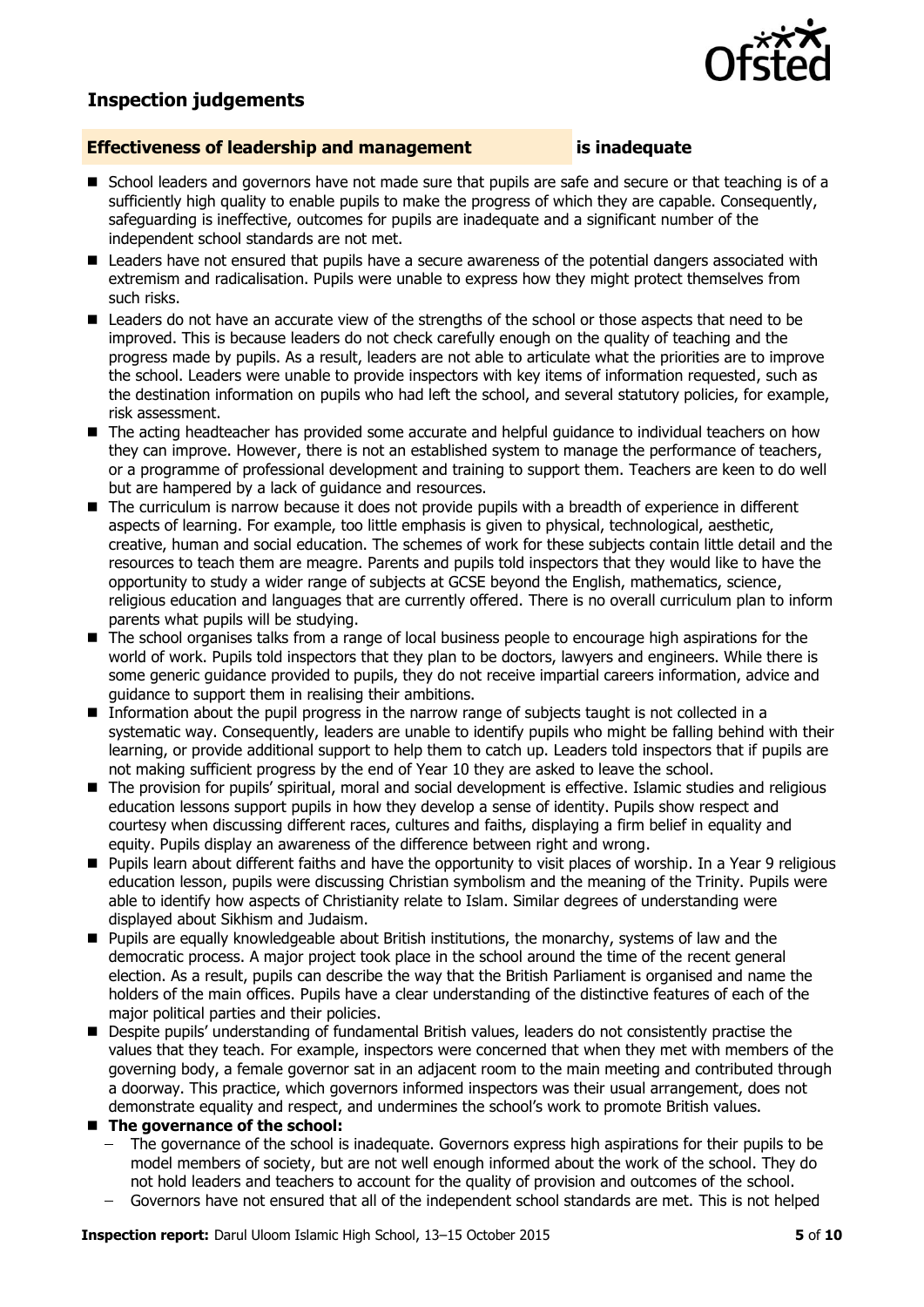

by the absence of a permanent Chair of the Governing Body.

- The way governors carry out meetings demonstrates poor modelling of the values of respect and equality.
- The safety of pupils is at risk because arrangements for safeguarding are not effective.
- The school's safeguarding and child protection arrangements do not meet current statutory requirements because the school was not aware of the latest guidance on how to keep pupils safe.
- **The processes for recording pupils on the admission register are not in line with regulations. The school** does not undertake the required checks when pupils leave the school to be sure that they have transferred to other schools or places of training. As a result, inspectors identified a significant number of pupils who could potentially be missing from education.
- The procedures for following up absence are applied haphazardly. The attendance registers are not completed accurately. The school cannot be sure which pupils are in school and which are absent. Attendance figures are not analysed. The school does not know the proportion of absences that are authorised or unauthorised, or whether there are any patterns of attendance that need to be followed up.

#### **Quality of teaching, learning and assessment is inadequate**

- The quality of teaching is inadequate because teachers do not use assessment effectively enough to inform lesson planning. As a result, the work set for some pupils is too easy, while other pupils struggle. This leads to poor progress, particularly in English and mathematics.
- There is a whole school marking policy but teachers do not follow it. Pupils are not clear about what they need to do to make the necessary improvements and make better progress.
- In mathematics lessons, pupils are not required to use and apply what they have learnt through activities that would deepen their understanding and ability to reason mathematically. As a result, pupils complete mathematical operations without understanding fully what they are doing.
- **Pupils are not provided with opportunities to write at length in English lessons or other curriculum** subjects. Teachers do not pay enough attention to pupils' grammar, spelling and punctuation in written work and as a result mistakes go uncorrected.
- **Parents do not receive enough information about what their children are being taught or the progress** that they make.
- Pupils read with enthusiasm and fluency from class texts in English lessons. In a Year 8 lesson, a student was able to give a clear description of dramatic irony, which he illustrated with an example from Macbeth. However, pupils are not encouraged and guided to read widely beyond class texts.
- **Pupils respond well where teachers use their secure subject knowledge to frame questions that** encourage pupils to think and respond. However, the lack of a consistent approach to developing better teaching means that there are limited opportunities for effective practice to be shared.
- Teachers provide opportunities for pupils to develop and extend their verbal communication skills in lessons. This leads to improvements in pupils' sentence structure and deepens their responses to questions. However, pupils do not apply these skills in their written work.
- **Pupils demonstrate positive attitudes in lessons. They are respectful and want to learn. When the** activities planned for pupils do not match their aptitudes and abilities, they lose interest, become distracted and do not make progress.

#### **Personal development, behaviour and welfare is inadequate**

#### **Personal development and welfare**

- The school's work to promote pupils' personal development and welfare is inadequate.
- **E** Leaders have not ensured that all regulatory requirements for welfare, health and safety have been met. Safeguarding arrangements do not ensure the welfare of pupils. Inspectors identified several health and safety concerns. While leaders quickly rectified these, there was no evidence that these failings had been identified through the school's own risk assessment procedures. For example, a significant number of injuries have been recorded due to pupils playing football at break times. The school had not undertaken any investigation into how to reduce this risk.
- **Pupils have some understanding of how to keep themselves safe in everyday situations. However, their**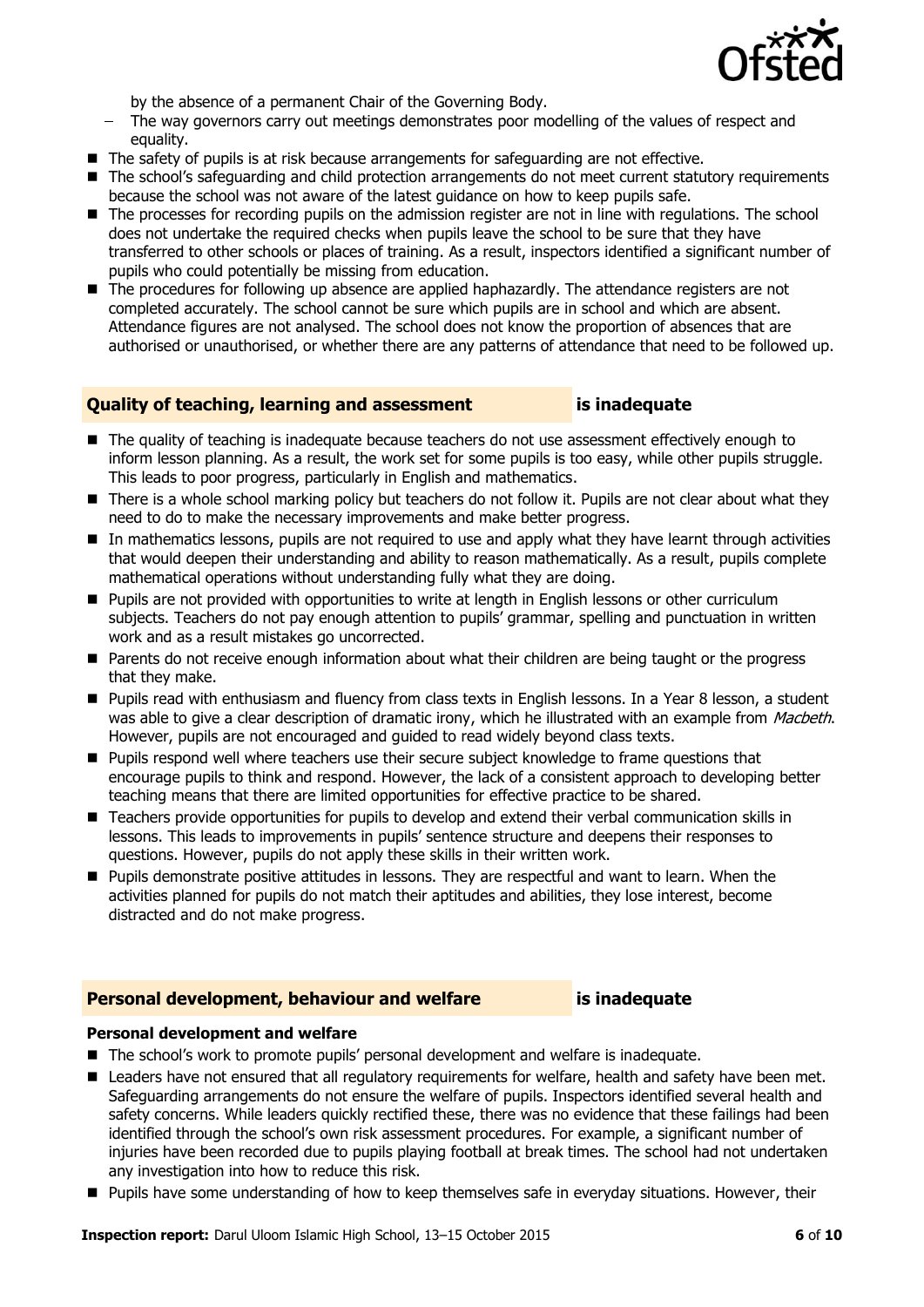

understanding of how to keep safe when using the internet was patchy.

- Pupils know about different forms of bullying. They told inspectors that bullying is very rare in the school and that it is dealt with promptly and effectively if it does occur. This is consistent with the school's records.
- Pupils are developing a good understanding of, and respect for, people from different backgrounds. Along with their understanding of fundamental British values, this is preparing them well for life in modern Britain. Pupils express themselves clearly and demonstrate self-confidence and self-awareness.

#### **Behaviour**

- The behaviour of pupils requires improvement.
- During lessons, when the work lacks challenge, or is too difficult, pupils' attention wanders. Otherwise, pupils have positive attitudes to their work and are respectful. When the work is well planned it challenges them and they apply themselves diligently.
- Pupils' behaviour around the school was positive. Pupils showed courtesy and respect to adults and each other. They were considerate, for example, when negotiating the narrow staircases.
- Attendance rates are currently low, in line with the lowest 10% of secondary schools nationally. A significant number of pupils arrive late each day.
- Pupils show a pride in the school environment and told inspectors that they would like to see resources and the general learning environment improved.

#### **Outcomes for children and learners areas in a large inadequate**

- Outcomes are inadequate as a result of the shortcomings in teaching, learning and assessment, and the curriculum. Pupils do not make the progress of which they are capable across a range of subjects.
- Leaders have not established a consistent system to collect, verify and analyse the progress made by pupils in different subjects. Consequently, leaders are unclear about which pupils are progressing well and who will need additional support to catch up and achieve as well as they should.
- Pupils join the school in Year 7 with attainment in English and mathematics that is above the national average. Assessment information provided by the school shows that the proportion of pupils making good progress from their different starting points in mathematics is slow in Years 7 to 10. Pupils in Key Stage 3 make inadequate progress in English.
- By the time that they leave school at the end of Year 11, most pupils achieve five  $A^*$  to C GCSE grades, including English and mathematics. Leaders were not able to provide assessment information to show the actual grades achieved in each subject by pupils in 2015, nor the progress they made from their starting points. There are a significant number of pupils who leave the school before the end of Year 11 without being entered for examinations.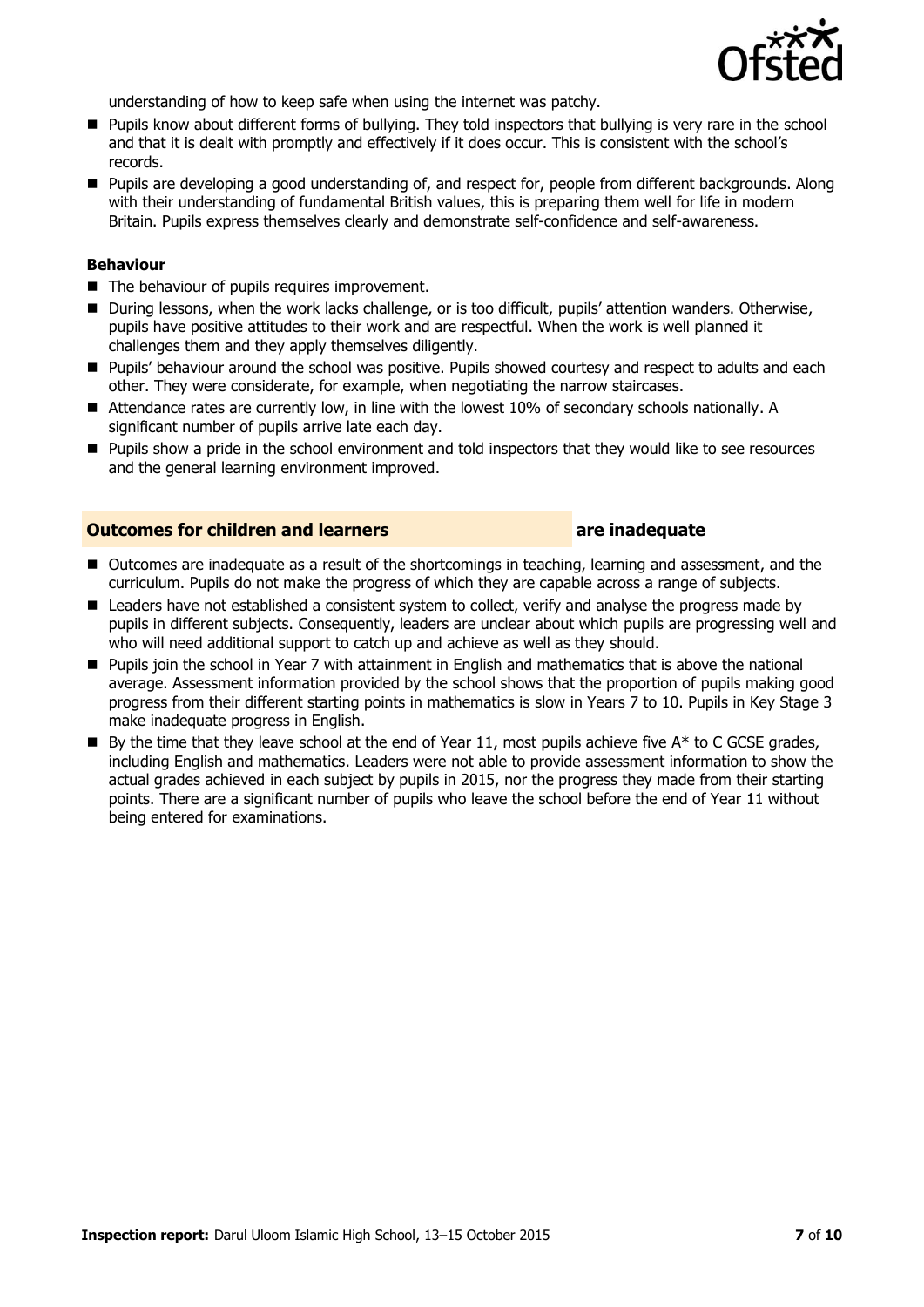

### **School details**

| Unique reference number        | 103586   |
|--------------------------------|----------|
| <b>Inspection number</b>       | 10007687 |
| <b>DfE</b> registration number | 6087     |

This inspection was carried out under section 109(1) and (2) of the Education and Skills Act 2008, the purpose of which is to advise the Secretary of State for Education about the school's suitability for continued registration as an independent school.

| <b>Type of school</b>                      | Muslim faith school            |
|--------------------------------------------|--------------------------------|
| <b>School status</b>                       | Independent school             |
| <b>Age range of pupils</b>                 | $5 - 19$                       |
| <b>Gender of pupils</b>                    | <b>Boys</b>                    |
| <b>Number of pupils on the school roll</b> | 115                            |
| <b>Proprietor</b>                          | Jami Mosque and Islamic Centre |
| <b>Chair</b>                               | Mr Nurul Haque                 |
| <b>Headteacher</b>                         | Mr Azharul Islam               |
| <b>Annual fees (day pupils)</b>            | £2,500                         |
| <b>Telephone number</b>                    | 0121 7726408                   |
| Website                                    | www.darululoom.org.uk          |
| <b>Email address</b>                       | contact@darululoom.org.uk      |
| Date of previous inspection                | 22-24 October 2013             |

#### **Information about this school**

- Darul Uloom Islamic High School is an independent Muslim school for boys. Although registered for pupils between the ages of 5 and 19, the school currently only admits pupils between the ages of 11 and 16.
- The school opened in 1985 and is located on the same site as the Jami Mosque and Islamic Centre, which is the proprietorial body of the school.
- There is currently an acting headteacher and acting Chair of the Governing Body as the previous holders of these posts left the school during the last year and permanent replacements have yet to be appointed.
- The school provides both Islamic and secular education.
- The school does not make use of any alternative provision. The school does not run any off-site units.
- There are no disabled pupils or pupils who have special educational needs at the school.
- Currently all the families that send their children to the school are practising Muslims. These families come from a wide variety of backgrounds, including those of British, Asian and African origins.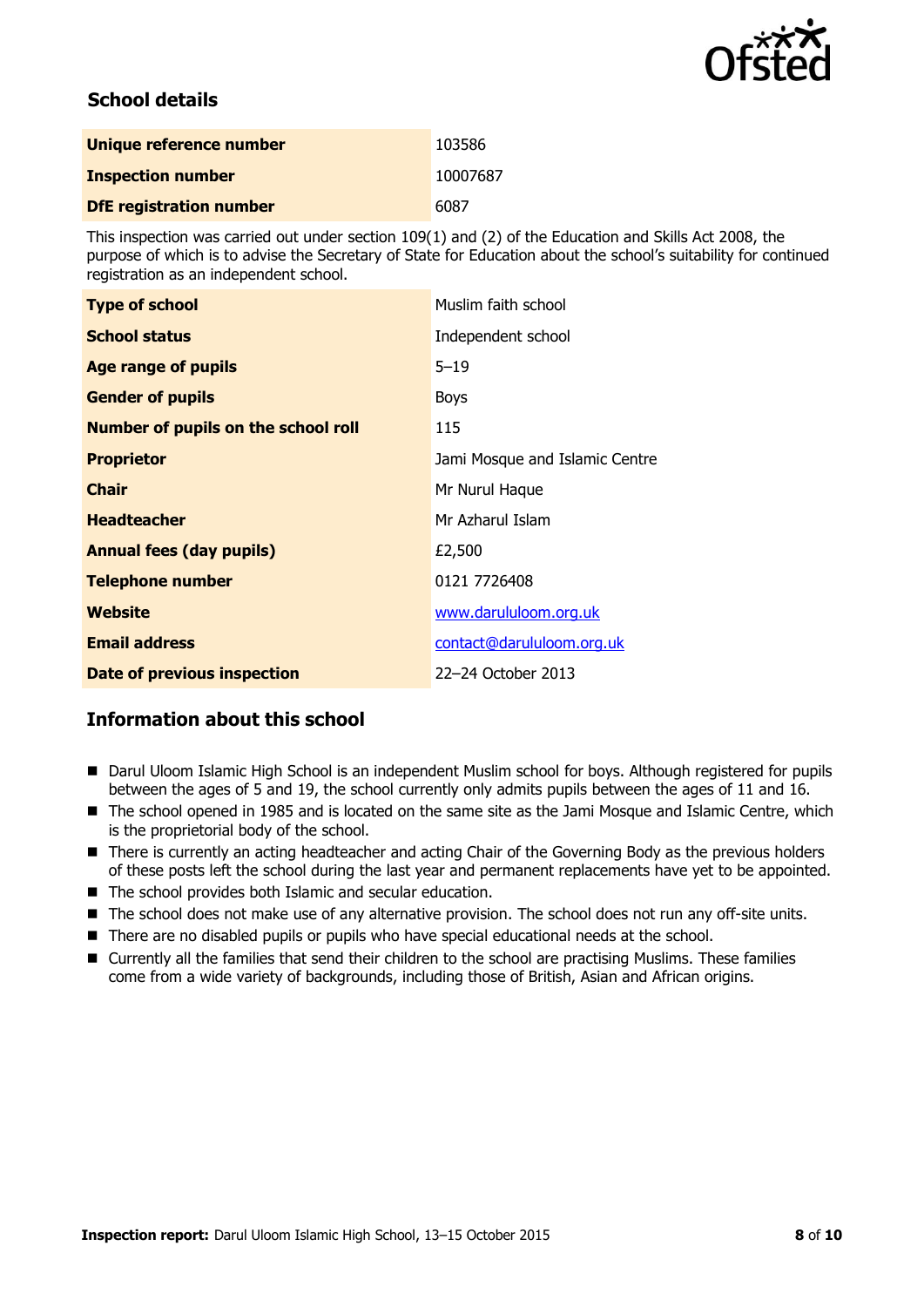

#### **Information about this inspection**

- $\blacksquare$  The inspectors observed learning in a number of lessons across the school, in a range of subjects taught by several teachers. Five lessons were jointly observed with the acting headteacher. The work in pupils' books was evaluated during observations.
- The behaviour of pupils was observed throughout the school day.
- **Discussions took place with representatives of the proprietorial body, governors, the acting headteacher,** other leaders, teachers and pupils.
- Questionnaires completed by eight members of staff were considered. There were insufficient responses to Ofsted's online questionnaire, Parent View, to be taken into account. Two comments were submitted through Parent View. Inspectors considered these along with an email sent to Ofsted during the inspection and a telephone call made to the lead inspector by a parent.
- The inspection team scrutinised a wide range of documentation, including the school's information on pupils' current progress, work in pupils' books, safeguarding and child protection documents, including the checks made on staff. Other documents were examined to check the school's compliance with the Independent School Standards and to provide other inspection evidence.

#### **Inspection team**

Mitchell Moore, lead inspector Her Majesty's Inspector

Peter Humphries **Her Majesty's Inspector**